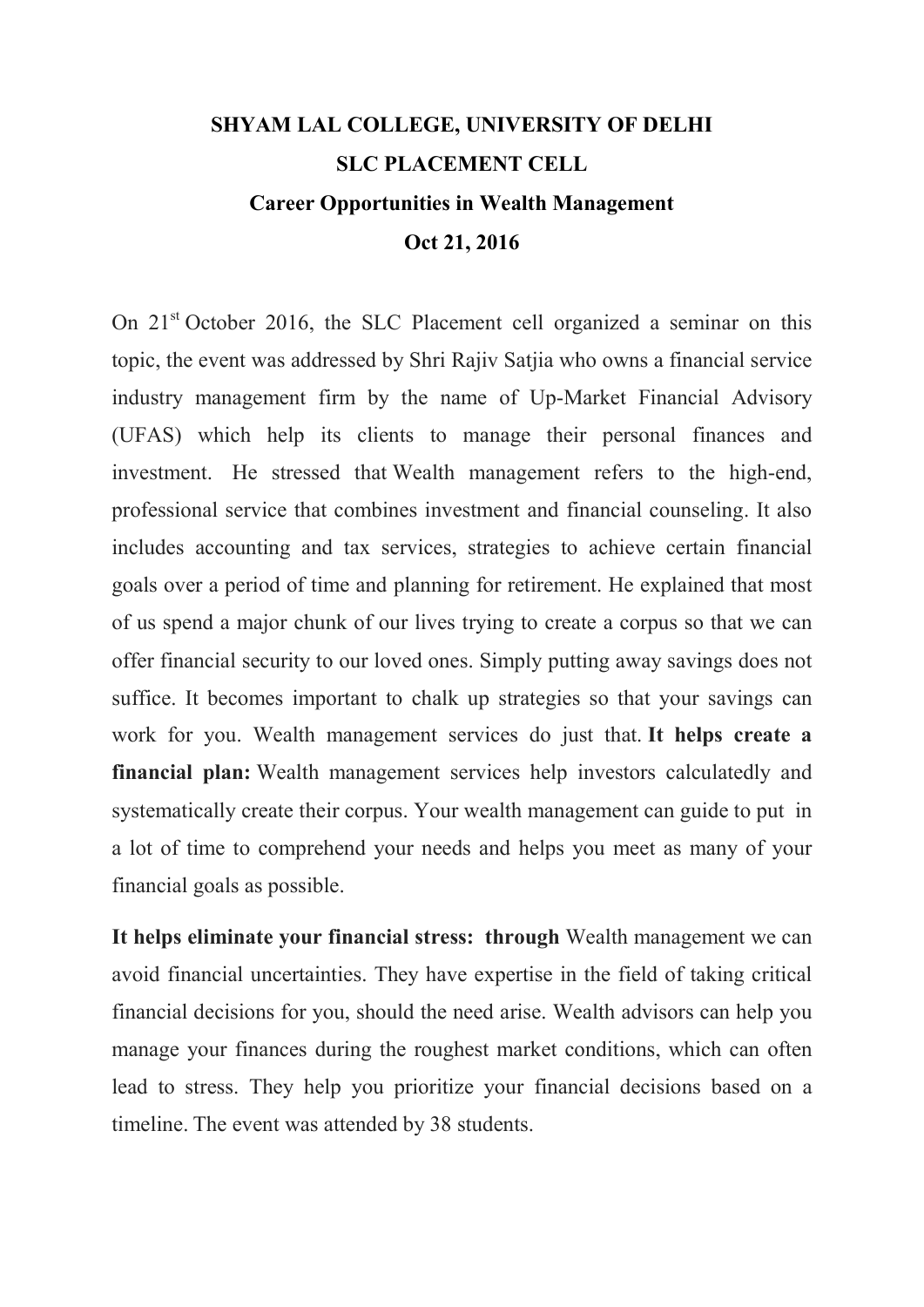

SLC(University of Delhi)



## **Shyam Lal College**

## **Placement Cell**

**Session On CAREER OPPORTUNITIES IN WEALTH** 

**DEVELOPMENT** 



Mr. Anil Khurana (Convenor

For Any queries :-

Megha Gupta: 97111 50635

 $\mathbf{M}$ : slcplacementell@gmail.com

Prof. Rabi Narayan Kar (Principal

Contact us @ :-

**f**: /slcplacementcell